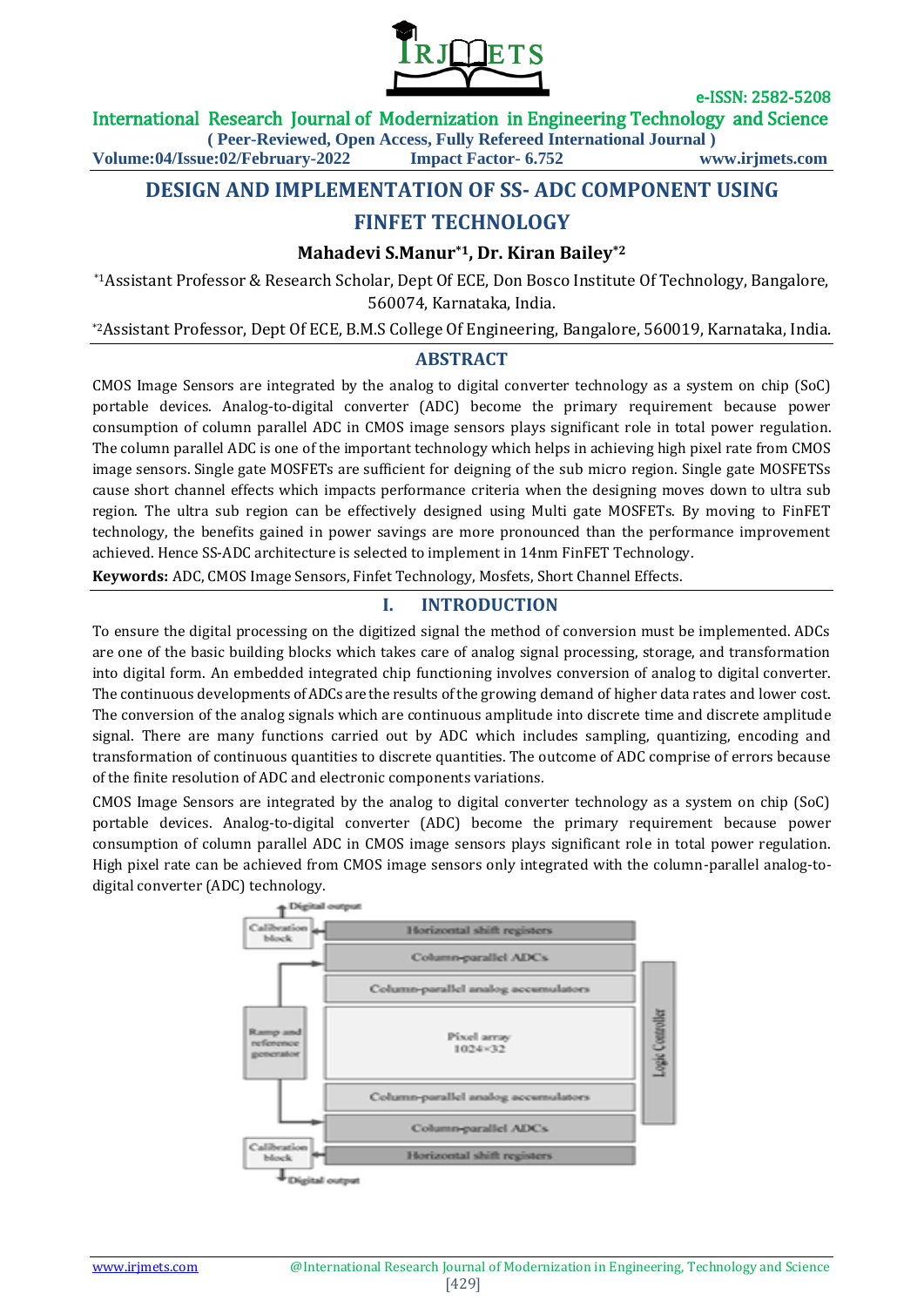

International Research Journal of Modernization in Engineering Technology and Science

**( Peer-Reviewed, Open Access, Fully Refereed International Journal )**





**Figure 1:** Block Diagram of Image Sensor

The outputs from ADC technology where analog to digital conversion of pixels shows the image quality, image layouts and frame rate.

Wide dynamic range image sensors that has a feature of high speed processing are required for industrial and machine vision imaging applications [1]. The feature of on chip parallel image processing with very low power consumption can be achieved only with the use of CMOS image sensors for these applications. Figure 2 shows the basic architecture of on sensor parallel image processing system. Analog to digital converter (ADC) arrays are used for digitizing he column parallel image data. Column parallel processing array helps in processing the digitized data. The architecture is apt for the image processing with certain criteria's such as maintaining high fill factor and high sensitivity of image array [2]. Performance of the column ADC limits the speed and range of the proposed architectural model.





# **II. EVOLUTION OF FINFET**

Scaling, controlling the design metrics and power optimization forms the most important factors for any technology. Single gate MOSFETs are sufficient for deigning of the sub micro region. Single gate MOSFETSs cause short channel effects which impacts performance criteria when the designing moves down to ultra sub region. The ultra sub region can be effectively designed using Multi gate MOSFETs called FinFETs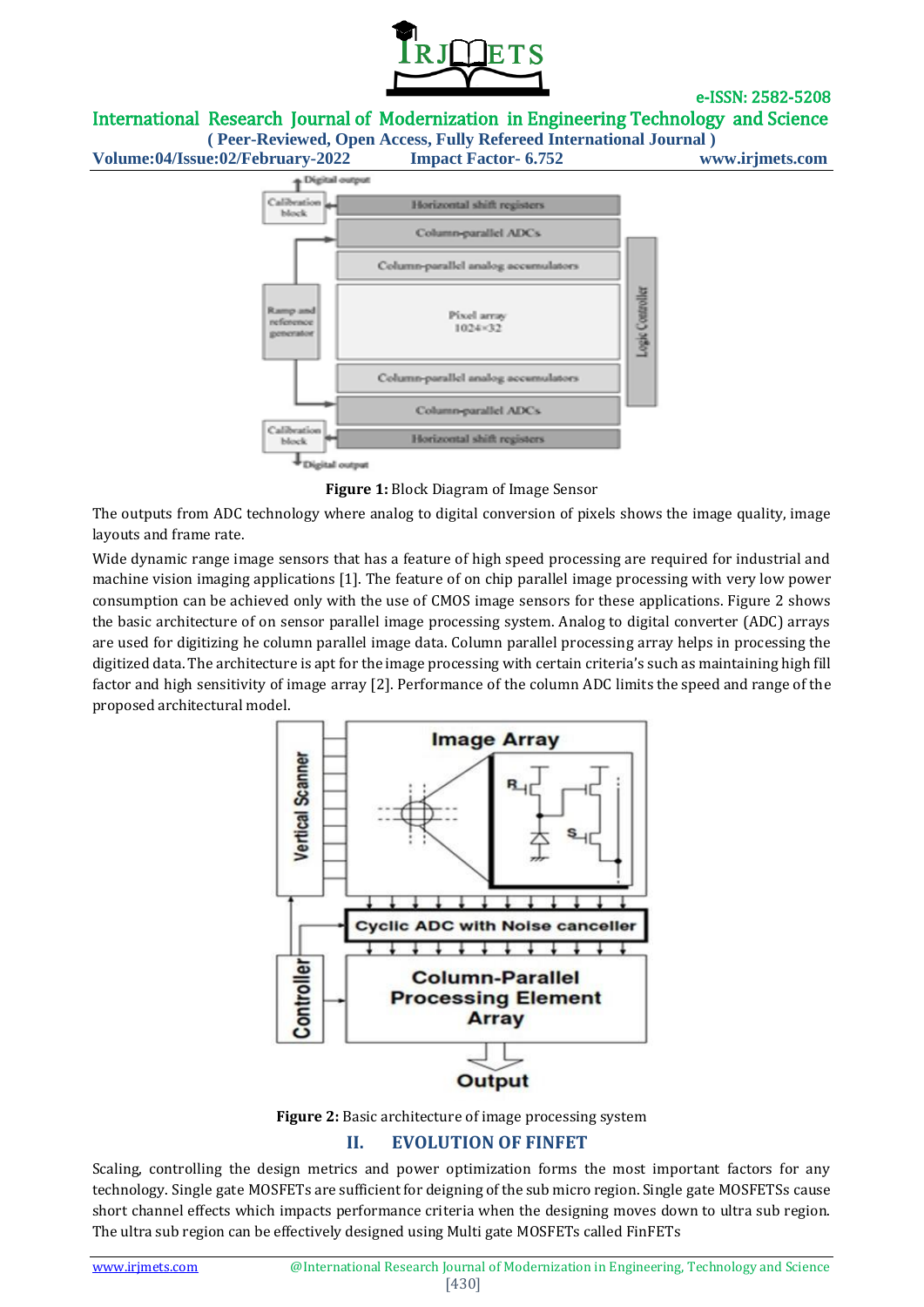

## e-ISSN: 2582-5208 International Research Journal of Modernization in Engineering Technology and Science

**( Peer-Reviewed, Open Access, Fully Refereed International Journal ) Volume:04/Issue:02/February-2022 Impact Factor- 6.752 www.irjmets.com**

Achiveing distinctive device parameters becomes challenging due to the continued shrinkage of the process technologies beyond 22 nanometers (nm). Scaling of dynamic power especially in the power supply voltage is difficult using the CMOS transistor scaling. In order to achive the required scaling in the power supply voltage FinFET based multi gate are used for replacing the existing technologies.

FinFET is the multigate MOSFET (metal-oxide-semiconductor field-effect transistor). The structure of FinFET is built on the substrate where two, three or four sides of the channels are placed with gates that foms the multi gate structures. Since source of FinFETs forms the fins on silicon surface these devices are given a name of "FinFETs". When compared to CMOS (complementary metal-oxide-semiconductor) technology, FinFET devices have higher density and have



**Figure 3:** Fin field-effect transistor (FinFET)

FinFET is classified as the type under 3D transistor and therefore forms the basis for the fabrications of nanoelectric semiconductors. FinFETs were aggressively utilized in microchips during early 2010s and they became dominant with their implementation when the gate designs were developed at 7 nm, 10 nm, and 14 nm process nodes. In order to drive the performance and strength of electronic systems, FinFET transistor can be arranged side by side with multiple fins which are covered using same gates [18].

#### **2.1 Overcome of short-channel-effects in FinFET**

There will be an imposition of the drain current from source and drain regions due to the parasitic electric fields. MOSFETS are capable of controlling drain current as they hold supreme control over the channel. Because of the channel length being in order with the source and drain regions, the short channel devices do not get enough control of the channel resulting in short channel effects. Whereas in FinFETs these gates are present all over the channels provides enhanced control over the channels. The figure 4 shows how electric fields travels from source and drain. The representation shows that the electric fields from source and drain regions are ended in second gate which makes the channels completely free, providing authority over the channel which is desired.



**Figure 4:** short-channel-effects in FinFET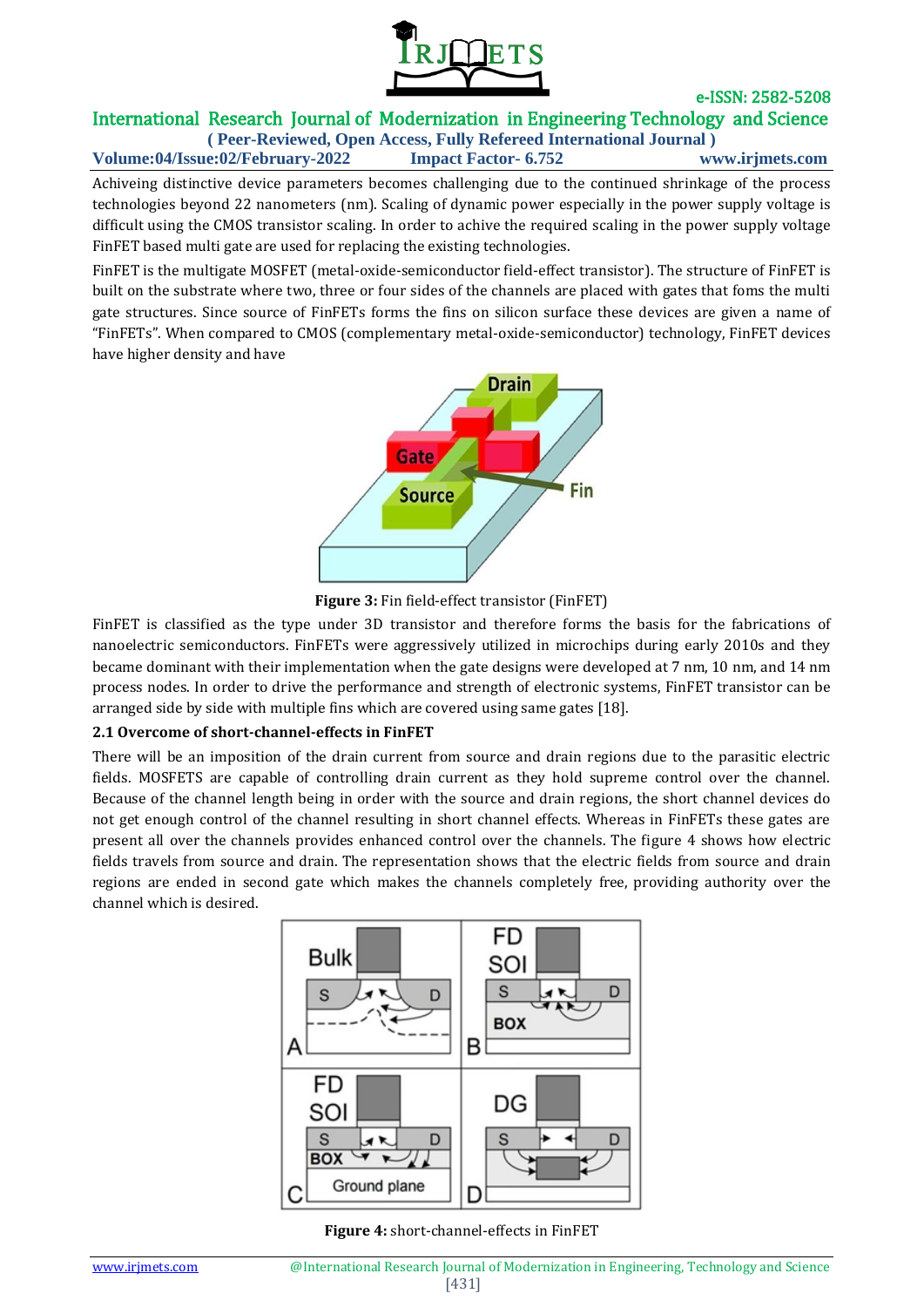

International Research Journal of Modernization in Engineering Technology and Science

**( Peer-Reviewed, Open Access, Fully Refereed International Journal ) Volume:04/Issue:02/February-2022 Impact Factor- 6.752 www.irjmets.com**

## **III. SYSTEM ARCHITECTURE AND ARCHITECTURE OF CMOS SENSOR**



**Figure 5:** System architecture

Cyclic ADC system architecture is shown in figure 5 [18]. The pixel output signal is sampled by closing sampling switch ΦS. Until the next sampling period comping the sampling switch ΦS should be kept open. The second part of the system architecture shows that the sampled signal should pass through two parts. First part is sub ADC and another part is multiplier. Sub ADC provides 1.5 bit of digital codes. The part of the system functioning involves in transformation of digital codes to analog signals by DAC. The output of analog signals are then subtracted by the input signals to generate the residue signal which is gained 2.

The two steps are the fundamental steps to all the 11 conversion cycles . The input signal and sampling switched are replaced to residue signal obtained from last time and Φf. The 1.5 bit digital codes acquired during each conversion step are transferred to shift register and stored. The digital calculation blocks are used to compute final digital bits from groups of digital codes after 12 sampling clock periods [3]

The block diagram of the ADC in the architecture for ultra high definition TV which uses CMOS image sensor is as shown below



**Figure 6:** Architecture of CMOS image sensor.

Architecture of the SHV image sensor for ultra-high-definition TV. CML: Current mode logic. LVDS: Low-voltage differential signaling (digital data transfer circuit). CDS: Correlated double sampling (noise reduction circuit). ADC: Analog-to-digital converter.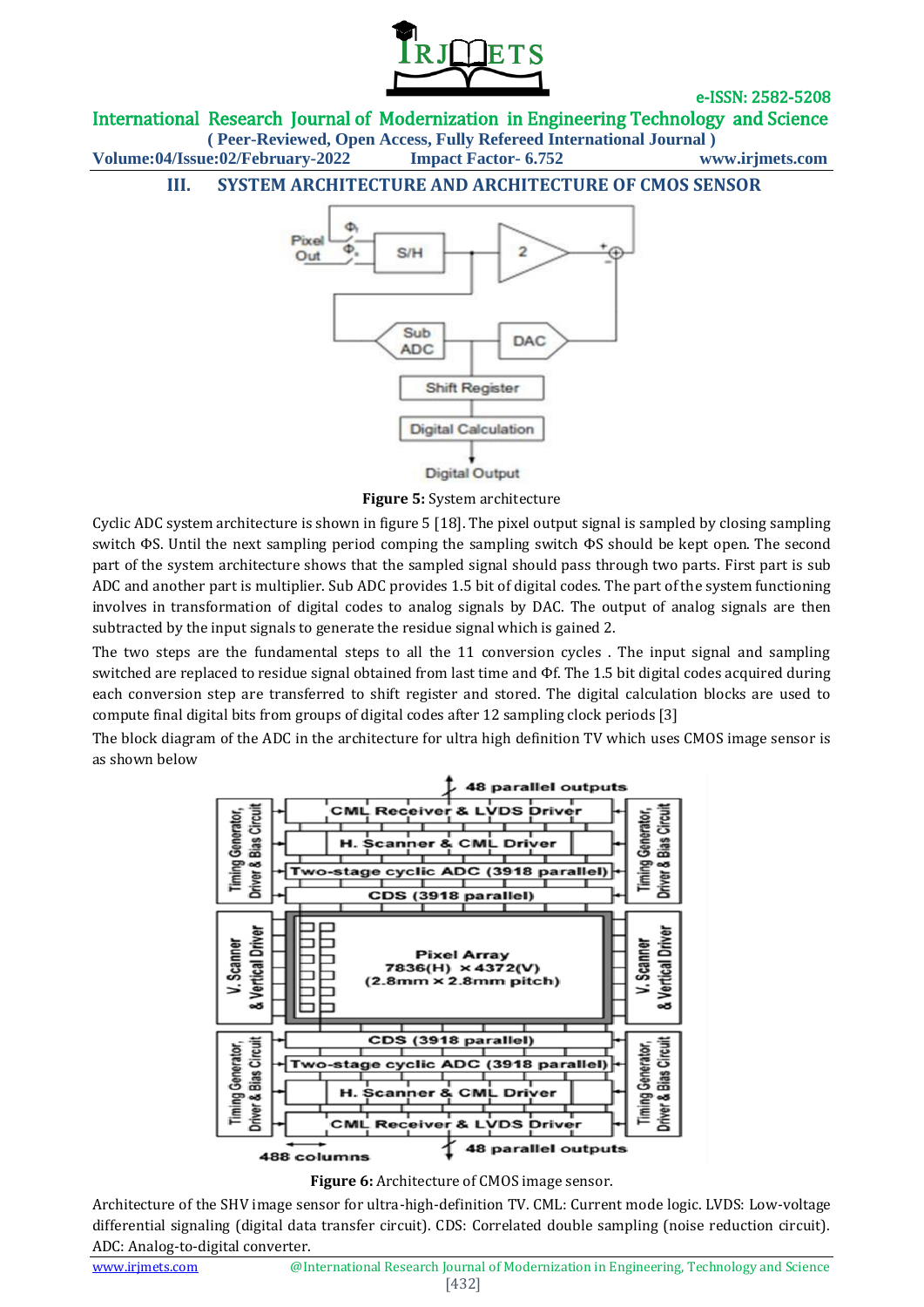

# International Research Journal of Modernization in Engineering Technology and Science

**( Peer-Reviewed, Open Access, Fully Refereed International Journal ) Volume:04/Issue:02/February-2022 Impact Factor- 6.752 www.irjmets.com**

# **IV. DESIGN AND IMPLEMENTATION**

The required image specifications for SHV video signals are 4320 lines of 7680 pixels, with 12 bit resolution and 120 frames/s (fps). Readout capability is essential to match this specification and transfer of high-speed data. The SHV sensors read the total pixel output at 47 Gb/s or more. To achieve a high pixel rate from a CMOS image sensor, ADC is essential technology. Many digital cinema applications utilize the ADC architecture via the image sensors [3]-[6]. Even with these specifications and applications do not meets the required specifications for SHV. The image sensor that matches the half of the specifications required for the full SHV specifications is 33 megapixel, 60 fps CMOS image sensor which has the tool of successive approximation column parallel ADC [5]. The 33- megapixel CMOS image sensors is recorded with the consumption of power value of 3.7 W. Another image sensors which show similar features of matching half the resolution required by SHV specifications is 17.7-megapixel 120 fps CMOS image sensors that comprise of single slope column parallel ADC [6]. The 17.7 megapixel 120 fps CMOS image sensors uses very high clock frequency that helps in achieving high speed analog to digital transformation. The column parallel ADCs are used in many forms in several image sensors: cyclic ADC [7], [8], and delta sigma ADC [9].

A/D transformation time is less in cyclic ADC which makes them apt for use in high speed image sensors. One disadvantage of cyclic ADCs is that they contain amplifiers that results in more power consumption when compared to other ADCs. Whereas high bit resolution and low temporal noise can be expected from Delta ADC because they rely on the oversampling technique. The number of samples required for generating 12 bits is 90 which is more when compared to other cyclic ADCs. [14] describes much in detail about the use of columnparallel two-stage cyclic 12-bit ADCs.

| Ref.                     | [4]        | [6]  | [9]  | [8]    | $[13]$            | <b>This</b><br>work |
|--------------------------|------------|------|------|--------|-------------------|---------------------|
| <b>Resolution [bits]</b> | 12         | 12   | 12.5 | 13     | 12                | 12                  |
| <b>Technique used</b>    | <b>SAR</b> | SS   | ΔΣ   | Cyclic | 2-Stage<br>cyclic | 2-Stage<br>cyclic   |
| Frame rate [fps]         | 60         | 120  | 120  | 360    | 1700              | 120                 |
| # of V. pixels           | 2168       | 2160 | 1212 | 428    | 1024              | 4320                |
| # of H. pixels           | 4122       | 8192 | 1696 | 640    | 1280              | 7680                |
| Noise [e-]               | 2.8        | 2.75 | 2.4  | 4.5    |                   | 3.0                 |
| Colum Amp. gain          | 8          | 11.2 | 1    | 1      | 2                 | 7.5                 |
| Conv. gain [µV/e-]       | 45         | 48   | 80   | 61     | 40                | 63                  |
| Power [mW]               | 1085       | 3000 | 180  | 297    | 908               | 2670                |
| FoM [e- · nJ]            | 5.7        | 3.9  | 1.8  | 13.6   | 2.9               | 2.0                 |

**Table 1.** Comparison with recent high-resolution image sensors

By moving to a 14 nm FinFET technology, the advantages gained in power savings is more pronounced than the performance improvement achieved. From the above table, the SS-ADC architecture implemented in [6] consumes the maximum power and stands to gain most by implementing FinFET technology. Therefore an SS-ADC architecture is selected to be implemented in 14nm FinFET Technology.



**Figure 7:** FinFET Equivalent Circuit model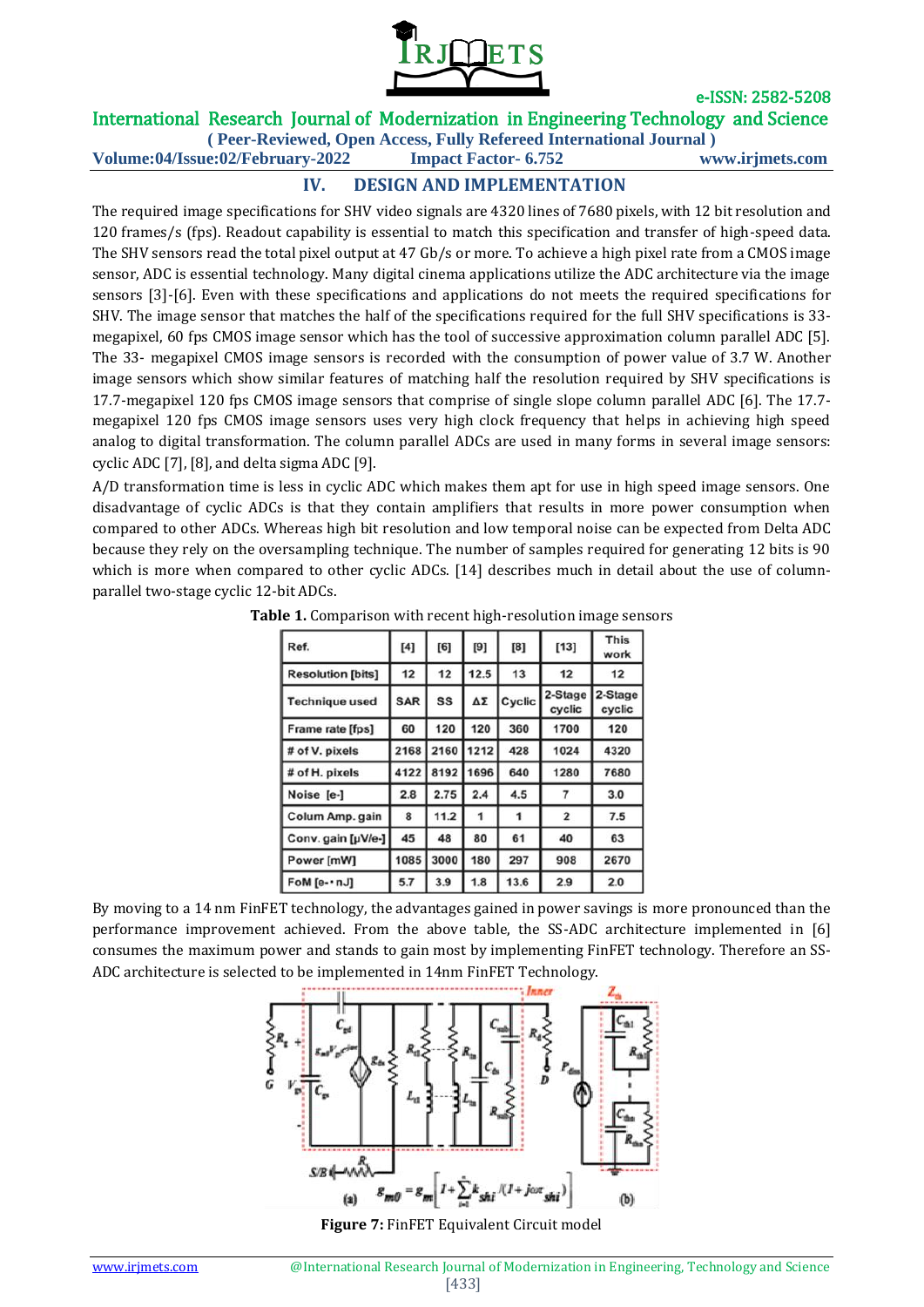

International Research Journal of Modernization in Engineering Technology and Science

**( Peer-Reviewed, Open Access, Fully Refereed International Journal )**

**Volume:04/Issue:02/February-2022 Impact Factor- 6.752 www.irjmets.com**

**Small-signal Model Topology Development:**





Figure 8 shows the consideration of thermal feedback network and small signal equivalent circuit. The FinFET's intrinsic Y-parameters at low frequency can be written as:

$$
Y_{21, \text{int}}^{\star} = (g_m e^{-j\omega} - j\omega C_{gd}) \left( 1 + \sum_{i=1}^p \frac{k_{thi}}{1 + j\omega \tau_{thi}} \right)
$$
  

$$
Y_{22, \text{int}}^{\star} = g_{ds} + j\omega C_{ds} + \left( R_{sub} + \frac{1}{j\omega C_{sub}} \right)^{-1}
$$
  

$$
+ \sum_{i=1}^p \frac{1}{R_{ti} + j\omega L_{ti}}
$$
  

$$
Y_{11, \text{int}}^{\star} = j\omega \left( C_{gs} + C_{gd} \right)
$$
  

$$
Y_{12, \text{int}}^{\star} = -j\omega C_{gd}
$$

## **4.1 Comparator Stage – Implemented using CMOS**



**Figure 9:** Comparator Stage – Implemented using CMOS

**4.2 Comparator Stage – Implemented using FinFET**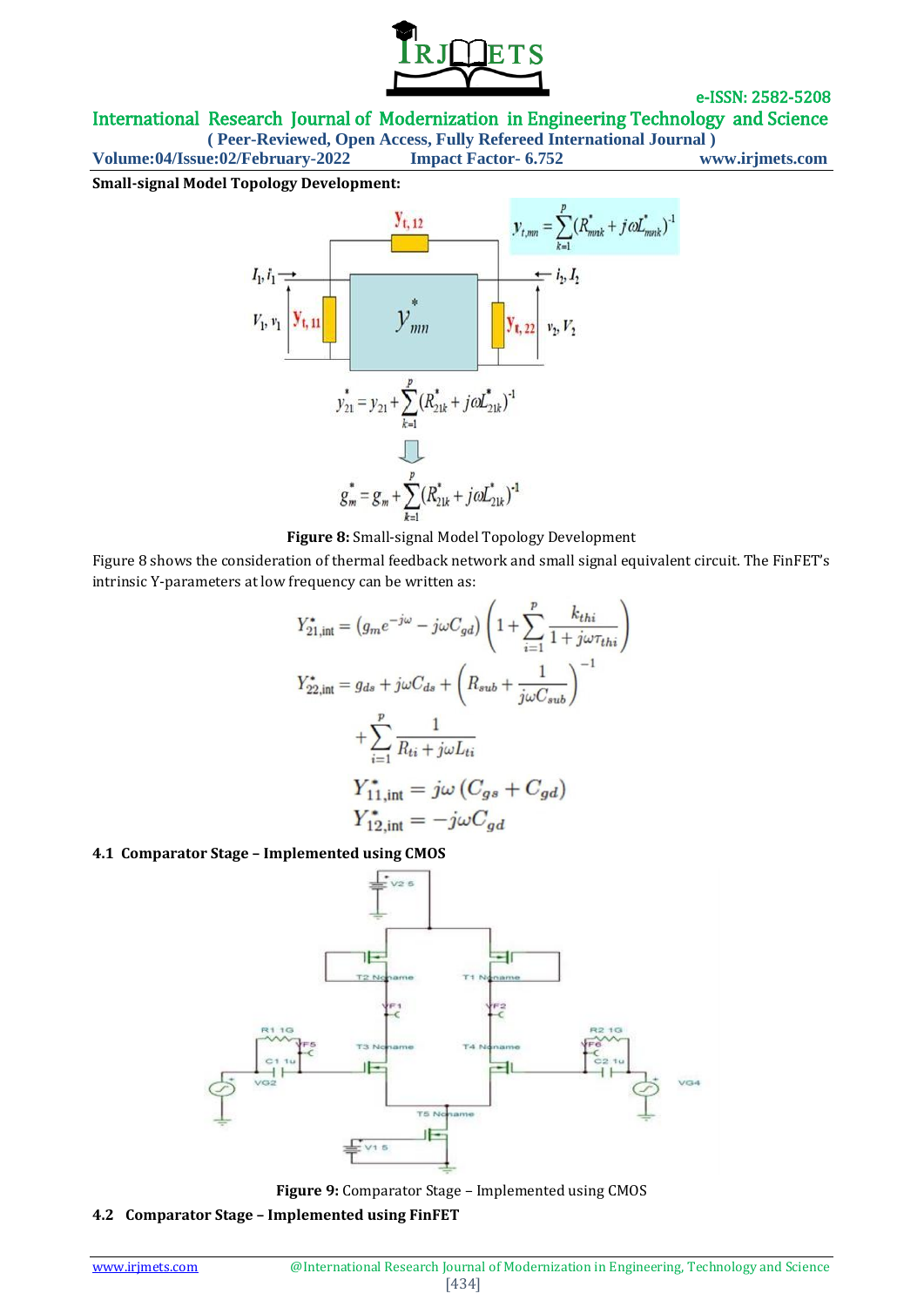

International Research Journal of Modernization in Engineering Technology and Science

**( Peer-Reviewed, Open Access, Fully Refereed International Journal ) Volume:04/Issue:02/February-2022 Impact Factor- 6.752 www.irjmets.com**





#### **ADC Target Specification**

The required bit depth is 12 bits which means a clock of at least 2.76 GHz is required to be used. The pre-amp and regenerative switch is used due to its low power characteristic[15]. Different FinFET models exist based on different parameter extraction methods and each model has its own set of abstraction or approximation. Therefore the limitation of each FinFET model needs to be understood before using the model and this paper uses the FinFET model [16]. The pre-amp circuit in [15] being the power consuming is implemented using the FinFET model in [16].



## **CMOS Out and Fin Out waveforms**

#### **Figure 11:** Input and Output of the comparator stage for both the models

VF5 and VF6 are the differential inputs and VF1 and VF2 are the differential outputs of the CMOS comparator. VF7 and VF8 are the differential inputs and VF3 and VF4 are the differential outputs of the FinFET comparator. VF5 and VF7 are identical. VF6 and BF8 are identical. Both the comparators are fed with the same input excitation. In real world, these excitations come from the CCD or pixels of the image sensor. The MOS Out and Fin Out waveforms are the outputs of the respective comparators.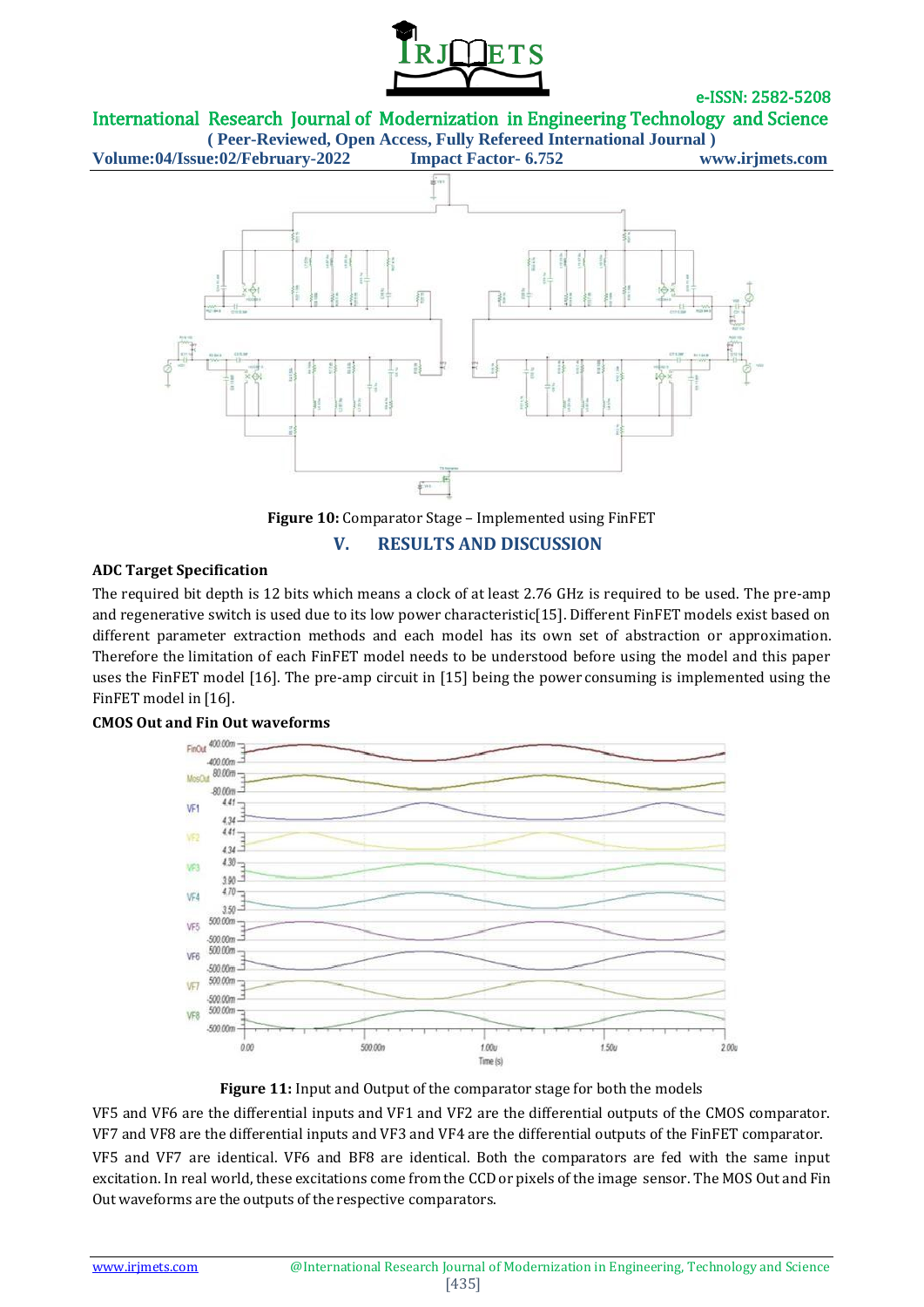

International Research Journal of Modernization in Engineering Technology and Science **( Peer-Reviewed, Open Access, Fully Refereed International Journal )**





**Figure 12:** Input and Output of the comparator stage for both the models It has been observed that the rise time of the FinFET model is fast than the CMOS model.

# **VI. CONCLUSION**

A low-power ADC is the primary requirement due to the power consumption of column-parallel ADCs in CMOS image sensors play a vital role in total power consumption. To achieve a high pixel rate from a CMOS image sensor, the column-parallel analog-to- digital converter (ADC) is precise technology. The purpose has served with scaling up to sub-micro region by Single-gate MOSFETs but as designing moves down in ultra sub-micro region, additional scaling of single gate MOSFETs results a number of Short Channel Effects that directly impose the various performance criteria and to mitigate these effects, Multi-gate MOSFETs are existed . By moving to a 14 nm FinFET technology, the advantages gained in power savings is more pronounced than the performance improvement achieved.

From the above, the SS-ADC architecture implemented consumes the maximum power and stands to gain most by implementing FinFET technology. Therefore an SS-ADC architecture was selected to implement in 14nm FinFET Technology. Different FinFET models exist based on different parameter extraction methods. Each model has its own set of abstraction or approximation. The comparator circuits for SS-ADC have been implemented using CMOS and Fin FET models and Input and Output waveforms of the comparator stage for both the models have been obtained. It has been observed that the rise time of the FinFET model is fast than the CMOS model.

# **ACKNOWLEDGEMENT**

The authors would like to thank Don Bosco Institute of Technology and B.M.S college of Engineering for all the tools support and encouragement provided by them to take up this research work and publish this paper.

## **VII. REFERENCES**

- [1] M. Sugawara, M. Kanazawa, K. Mitani, H. Shimamoto, T. Yamashita, and F. Okano, "Ultrahigh-definition video system with 4000 scanning lines," SMPTE Motion Imag. J., vol. 112, no. 10/11, pp. 339–346, Oct./Nov. 2003 https://doi.org/10.5594/J16304
- [2] T. Yamashita, K. Masaoka, K. Ohmura, M. Emoto, Y. Nishida, and M. Sugawara, "Super Hi-Vision video parameters for next- generation television," presented at the SMPTE—Annu. Technical Conf. Exhibition, Hollywood, CA, Oct. 25–27, 2011 https://doi.org/10.5594/j18176
- [3] I. Takayanagi, M. Shirakawa, K. Mitani, M. Sugawara, S. Iversen, J. Moholt, J. Nakamura, and E. R. Fossum, "A 1-1/4 inch 8.3 M-pixel digital output CMOS APS for UDTV application" in Proc. ISSCC Dig. Tech. Papers, Feb. 2003, pp. 216–217. https://doi.org/10.1109/ISSCC.2003.1234273
- [4] S. Matsuo, T. Bales, M. Shoda, S. Osawa, B. Almond, Y. Mo, J. Gleason, T. Chow, and I. Takayanagi, "A very low column FPN and row temporal noise 8.9M-pixel, 60 fps CMOS image sensor with 14 bit column parallel SA-ADC" in Proc. IEEE Symp. VLSI Circuits, Dig. Tech. Papers, 2008, pp. 138–139. https://doi.org/10.1109/VLSIC.2008.4585983
- [5] S. Huang, T. Yamashita, Y. Wang, K. L. Ong, K. Mitani, R. Funatsu, H. Shimamoto, L. P. Ang, L. Truong, and